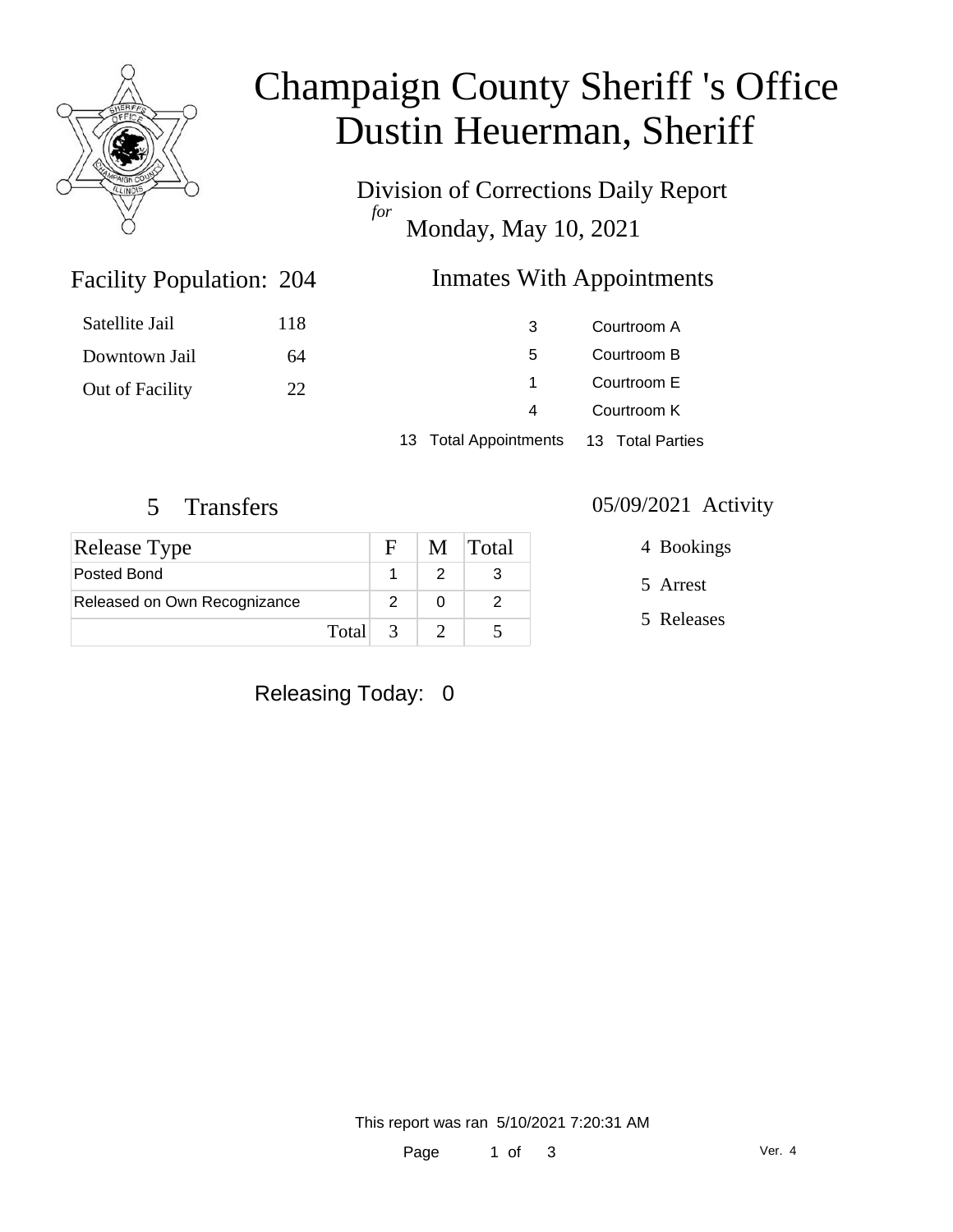

# Champaign County Sheriff 's Office Dustin Heuerman, Sheriff

Division of Corrections Daily Report *for* Monday, May 10, 2021

#### Custody Status Count

- Electronic Home Dentention 21
	- Felony Arraignment 4
	- Felony Pre-Sentence 6
	- Felony Pre-Sentence DUI 1
		- Felony Pre-Trial 114
	- Felony Sentenced CCSO 3
	- Felony Sentenced IDOC 33
		- Hold Other 2
		- Hold Sentenced IDOC 2
	- Misdemeanor Arraignment 1
		- Misdemeanor Pre-Trial 4
			- Petition to Revoke 2
			- Remanded to DHS 9
				- Traffic Other 1
		- Traffic Sentenced CCSO 1
			- Total 204

This report was ran 5/10/2021 7:20:31 AM